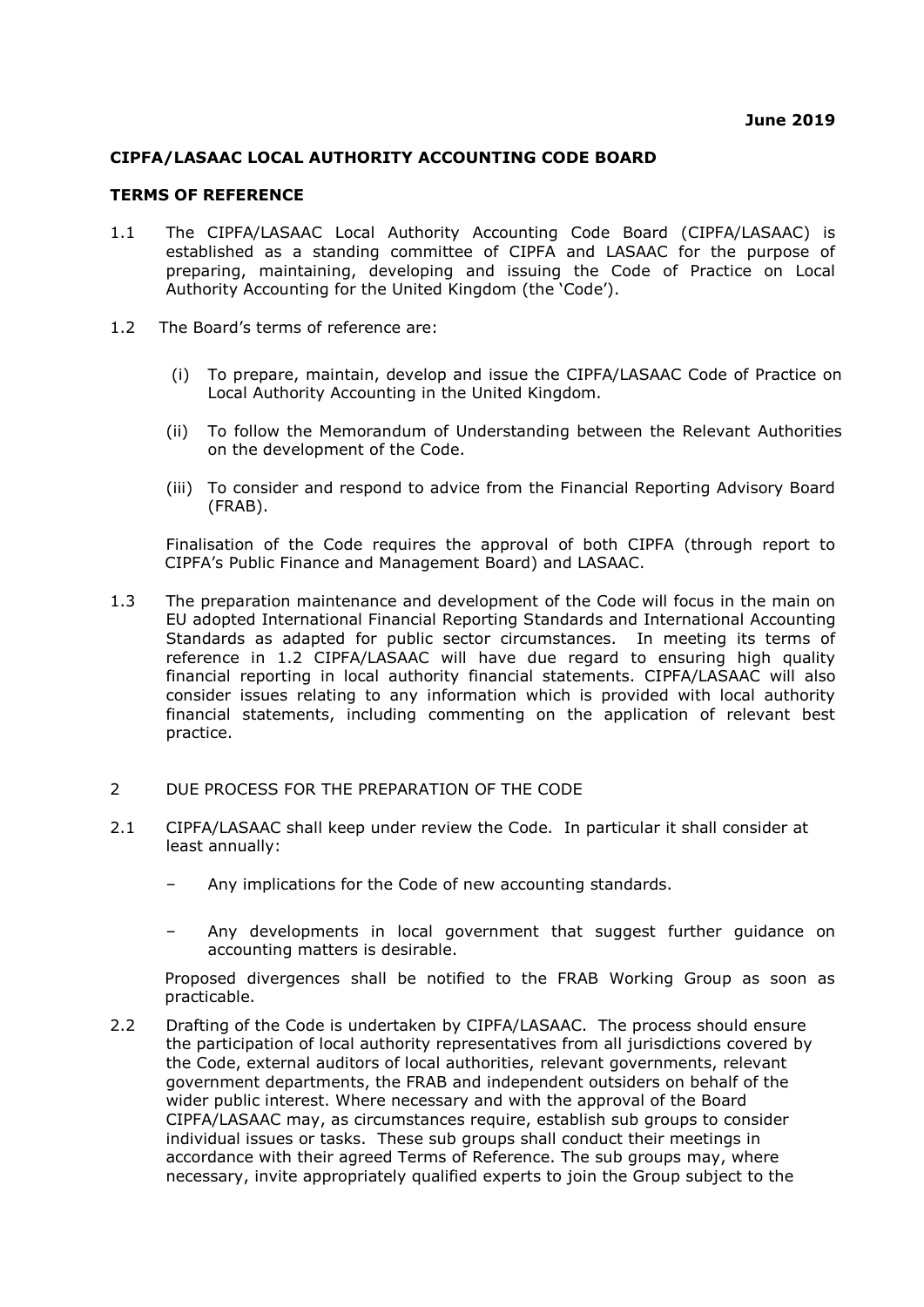Terms of Reference for the Group. These Terms of Reference shall be approved by CIPFA/LASAAC.

- 2.3 CIPFA/LASAAC shall conduct its proceedings in an open way and follow due process involving wide consultation. Before publishing the final Code, CIPFA/LASAAC shall invite public comment by means of a published exposure draft and invitation to comment explaining the proposals. The period for responses shall normally be eight to twelve weeks. Shorter consultations of at least four weeks may be undertaken in exceptional circumstances. CIPFA/LASAAC shall seek to secure publicity for the exposure draft and invitation to comment in local authority journals and accounting journals. The exposure draft and invitation to comment shall be placed on the CIPFA website. In addition to local authorities those specifically notified of the consultation and invited to comment shall include member bodies of CCAB, external auditors of local authorities and relevant government departments.
- 2.4 During the development of the Code CIPFA/LASAAC shall identify any divergences from accounting standards and/or the Government Financial Reporting Manual (the FReM) and inform the FRAB Working Group under the process set out in the Memorandum of Understanding between the Relevant Authorities.
- 2.5 The FRAB shall be given a list of the key differences between the final draft of the Code and the FReM for consideration before the Code is finalised.
- 2.6 The invitation to comment included with exposure drafts shall state that comments will be regarded as on the public record, unless confidentiality is requested. Summaries of comments that are on the public record will normally be made available in an appropriate manner on the CIPFA/LASAAC website.
- 2.7 Any material that CIPFA/LASAAC proposes to issue formally offering an adaptation of EU adopted IFRS shall be included in the Code or should be submitted to the same due process and scrutiny procedures as the Code, including discussion with the FRAB Working group and consideration by the FRAB. Normally, such guidance shall subsequently be incorporated into a revised version of the Code.
- 2.8 The CIPFA Guidance Notes for Practitioners on the Code of Practice on Local Authority Accounting in the United Kingdom are prepared by the Local Authority Accounting Panel (LAAP). CIPFA/LASAAC is not responsible for reviewing the Guidance Notes, which are issued by CIPFA. Accordingly the following pro-forma statement shall be included in the Guidance Notes.

*"The overall aim of the Guidance Notes is to assist practitioners in the preparation of financial statements. They do not form part of the [dated Code], nor have they been reviewed by CIPFA/LASAAC. They attempt to explain and illustrate what is required by the [dated Code], but do not carry the authority of the Code."*

- 3 COMPOSITION
- 3.1 The composition of CIPFA/LASAAC is:
	- the Chair (see section 4 below)
	- 11 nominations from CIPFA including 7 for England, 2 for Northern Ireland and 2 for Wales and
	- 5 nominations from LASAAC covering Scotland.
- 3.2 One member of the Board shall be appointed as vice chair.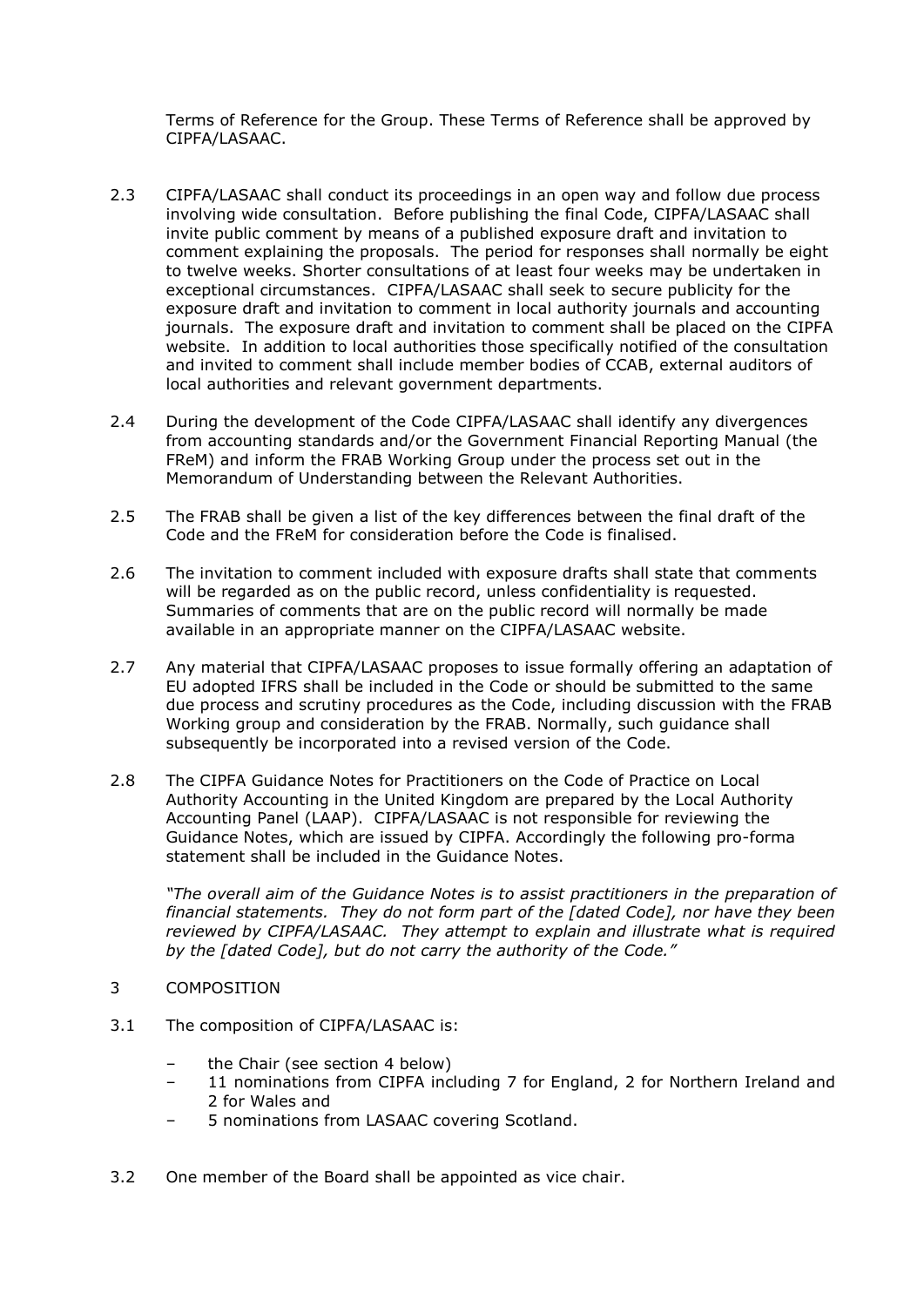- 3.3 Nominations from each of the geographical areas should include both local government practitioners and auditors.
- 3.4 The Board may elect to co-opt up to two independent members as voting members of the Board; such co-options to be agreed by the Board by a simple majority vote.
- 3.5 Additionally, one nomination from each of the following shall have the right to attend as an observer:
	- Financial Reporting Council (FRC)
	- Ministry of Housing, Communities and Local Government (MHCLG)
	- FRAB Secretariat
	- National Audit Office
	- Scottish Government
	- Welsh Government
	- Department of the Environment (Northern Ireland)
- 3.4 Staff from the CIPFA Secretariat also attend and provide support to CIPFA/LASAAC.
- 4 CHAIR
- 4.1 The Chair is selected by CIPFA/LASAAC through open advertisement and competition.
- 4.2 The appointment is for a fixed term renewable of 3 years.
- 4.3 The Chair has a casting vote.
- 5 SECRETARIAL SUPPORT
- 5.1 Secretarial support for the Board is provided by CIPFA.
- 5.2 CIPFA technical accounting staff and colleagues will act as Secretariat to CIPFA/LASAAC.
- 5.3 The relevant CIPFA senior manager responsible for local authority financial reporting will attend CIPFA/LASAAC as appropriate and necessary. The LASAAC Secretary will attend CIPFA/LASAAC on a regular basis.
- 5.4 Other members of the CIPFA Secretariat may be involved in supporting the work of CIPFA/LASAAC and attend as required.
- 6 BOARD APPOINTMENTS
- 6.1 Appointments to CIPFA/LASAAC are made by nomination from:
	- CIPFA (Public Finance and Management Board) for the CIPFA nominees
	- LASAAC for the LASAAC nominees
	- CIPFA (Northern Ireland) for the Northern Ireland nominees
	- CIPFA in Wales Branch for the Welsh nominees.

and are subject to the governance arrangements of those bodies. All nominations are personal to the individuals concerned – substitutions for particular meetings may only be made with the consent of the Chair.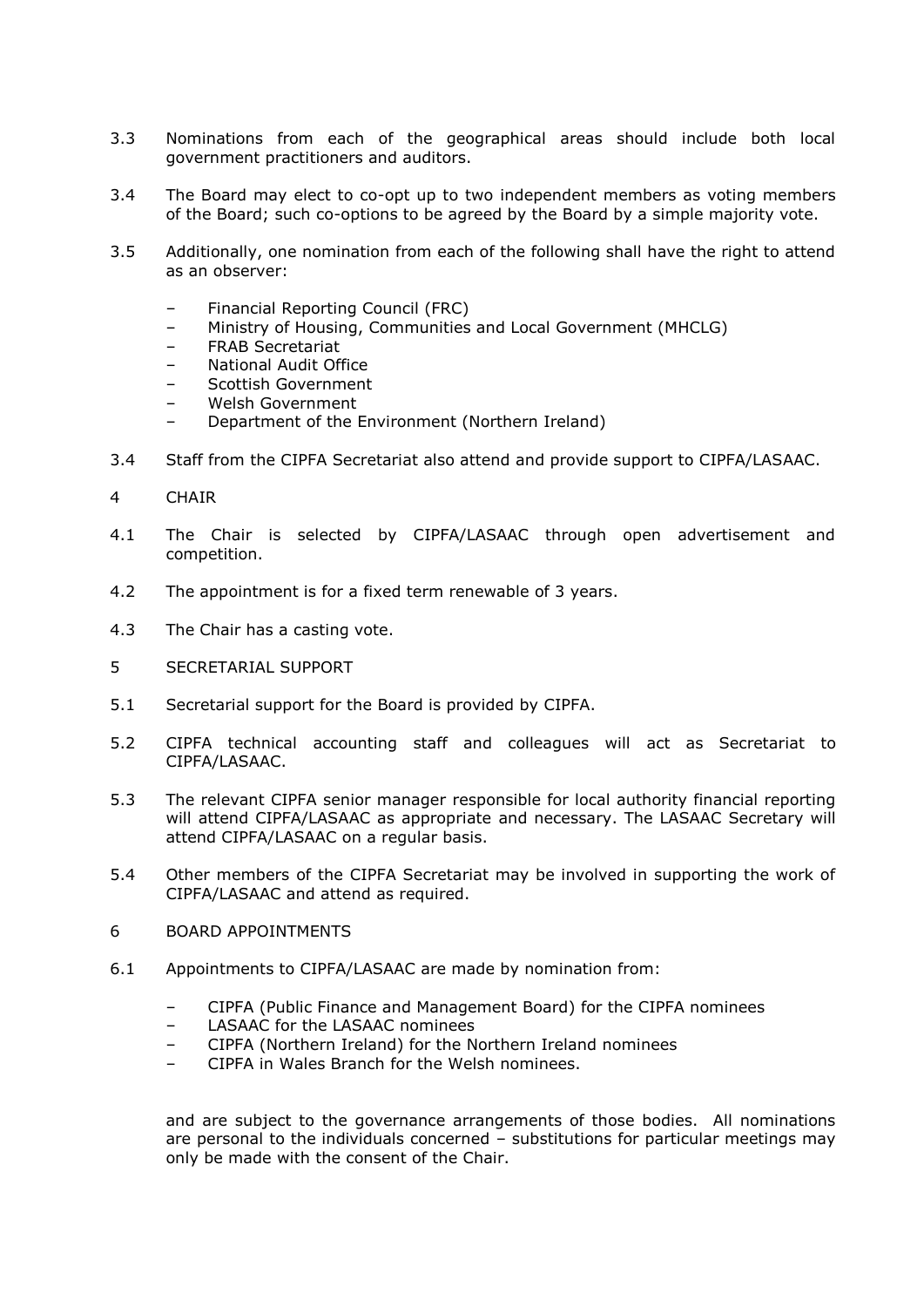- 6.2 Appointments are made for a fixed term renewable of up to 3 years. Nonattendance at three consecutive meetings will trigger an early review of an appointment.
- 6.3 Up to two independent members may be co-opted by CIPFA/LASAAC as voting members of the Board. Co-options may be made for a fixed term renewable of up to 3 years. The Board may invite other persons to attend on an ad-hoc (non-voting) basis to advise the Board on specific issues or projects.
- 6.4 Observers are appointed by nomination from:
	- FRC
	- MHCLG
	- FRAB Secretariat
	- National Audit Office
	- Scottish Government
	- Welsh Government
	- Department of the Environment (Northern Ireland)

and are subject to the governance arrangements of those bodies. All nominations represent their organisation. They may be represented by another member of their organisation on an exceptional basis.

- 7 CONDUCT OF MEETINGS
- 7.1 As noted in paragraph 2.3, CIPFA/LASAAC shall conduct its proceedings in an open way and follow due process involving wide consultation.
- 7.2 Members and observers must not use their position for personal gain in either business, political or social relationships. Therefore a member or observer who has, or may be perceived to have, such a personal interest in a particular matter under consideration should declare that interest and withdraw from all discussions relating to it. In addition, members should take no part in any vote on such a matter.
- 7.3 Each meeting of CIPFA/LASAAC shall allow its members and observers the opportunity to declare any interest that is relevant to the issues discussed at the meeting.
- 7.4 The agreed minutes of the CIPFA/LASAAC meeting shall be posted on the CIPFA website as soon as possible after the meeting.
- 8 BOARD MEETING FREQUENCY AND AGENDAS
- 8.1 CIPFA/LASAAC will meet a minimum of three times per year, the venue usually alternating between London and Scotland. Meetings are scheduled in advance but may be changed by agreement. Additional meetings may be held by agreement.
- 8.2 Work between meetings is progressed through electronic communication, meetings of groups progressing specific items, and by the Secretariat in consultation with the Chair.
- 9 QUORUM
- 9.1 A quorum for meetings is 7 members. This includes members attending by telephone or video conference.